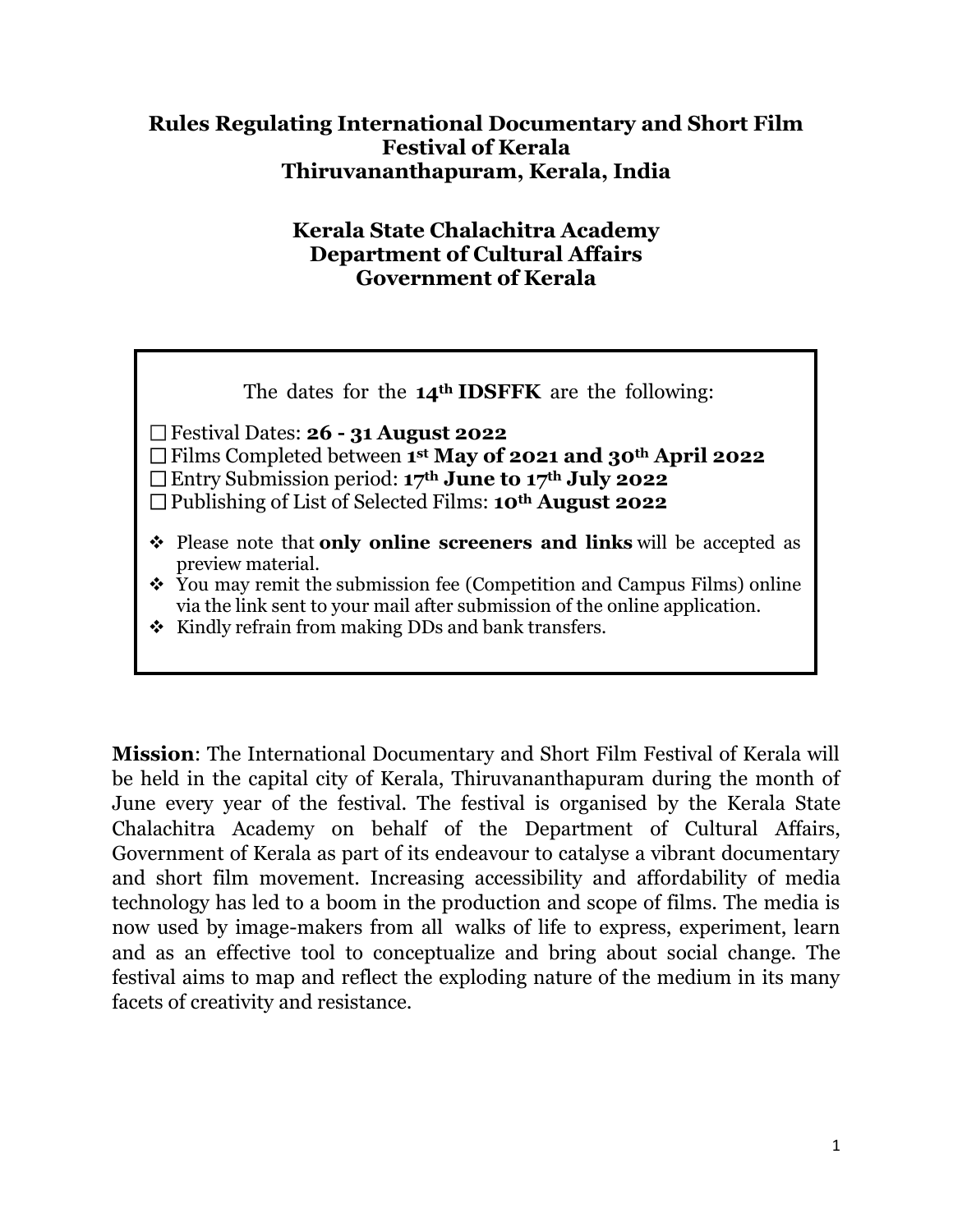**Programme:** The festival programme will contain:

A. **National Competition Section** under the following categories:

- **1)** Competition Long Documentary (40 minutes and above)
- **2)** Competition Short Documentary (Below 40 minutes)
- **3)** Competition Short Fiction (60 minutes and below)
- B. **Campus Films** competition for films produced by students from Educational Institutions above Higher Secondary level based in Kerala:
	- **1)** Short Fiction / Documentary (20 minutes and below)
- C. **National and International Non-Competition/ Focus Sections** with the following categories:
	- **1)** International Fiction (60 minutes and below) and Non-Fiction
	- **2)** Focus Long Documentary (40 minutes and above)
	- **3)** Focus Short Documentary (Below 40 minutes)
	- **4)** Focus Short Fiction (60 minutes and below)
	- **5)** Music Video (10 minutes and below)
	- **6)** Animation Film (30 minutes and below)
- D. **Malayalam Non-Competition Section** consisting of both short fiction and documentary films in Malayalam language.
	- **1)** Long Documentary (40 minutes and above)
	- **2)** Short Documentary (Below 40 minutes)
	- **3)** Short Fiction (60 minutes and below)

There will be also specially curated sections focusing on issues, themes, countries and the works of filmmakers. The programme will also include Interaction/Workshop Sessions with film and media professionals from all over India.

## **E. Lifetime Achievement Award**

We are conferring Lifetime Achievement award to a film personality who has contributed to the art of documentary through their lifetime work. A cash prize of INR 2,00,000 and a memento will be awarded.

# *Rules and Regulations for Competition section*:

**1)** Only the films entered in the competition category will be considered for competition.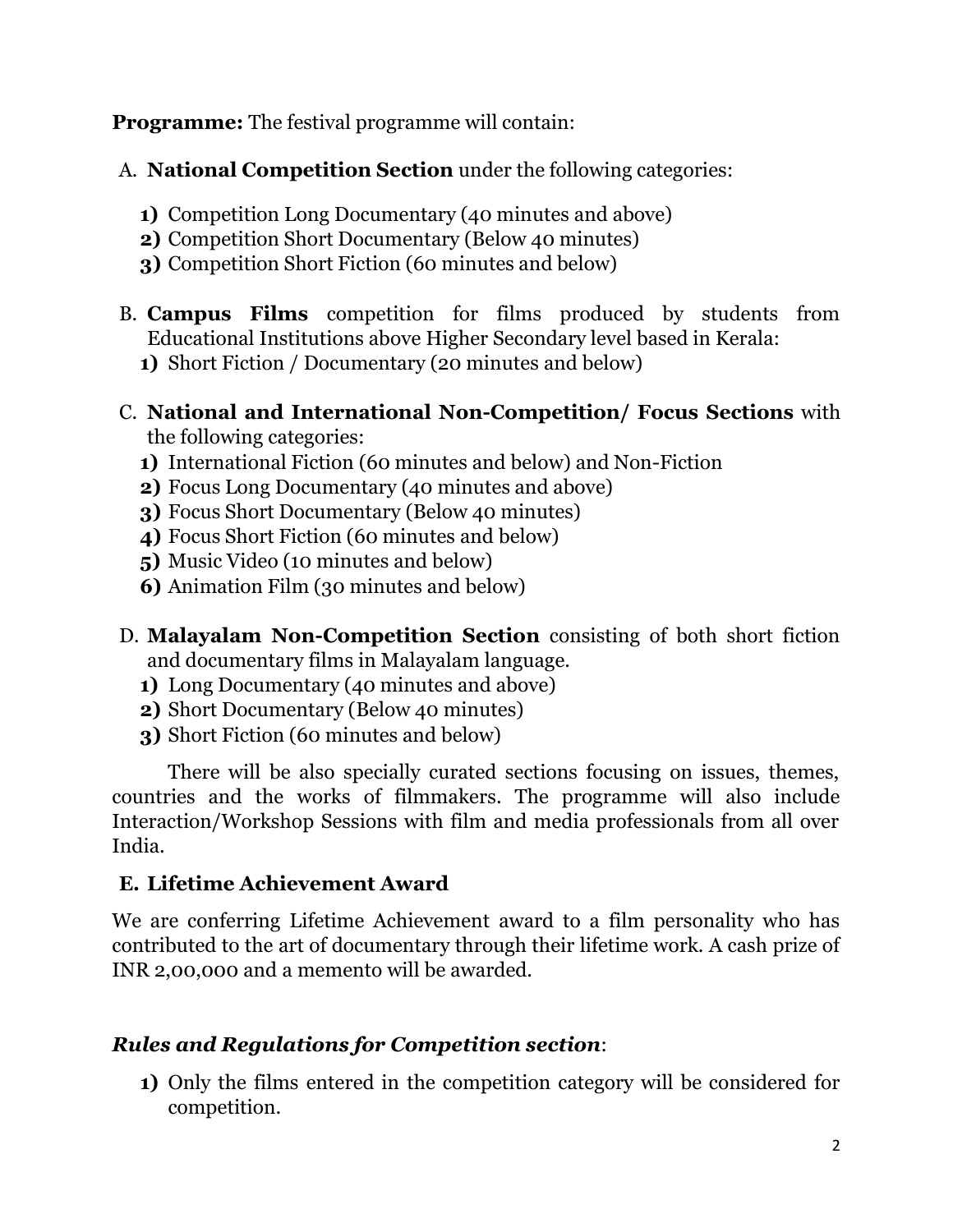- **2)** Only films produced or coproduced in India are eligible for the National level competition. All films participating in the festival have to submit a CBFC certification or a signed affidavit on Rs 200 Stamp Paper stating date of completion of film between the period commencing from 1st of May of the previous year to 30th of April of the current year (both days inclusive) of the festival. The Festival absolves itself of any liability, in case of dispute regarding the completion date of the entry.
- **3)** Campus Films have to be made by students who are/were registered students at the time of the production of the film, in an educational institute above Higher Secondary level located within Kerala. The films have to be 20 minutes or below in duration. The films have to be produced between 1<sup>st</sup> of May of the previous year to 30<sup>th</sup> of April of the current year of the festival. Only 5 films will be allowed from one institution. The director of the film has to be above 18 years at the time of production. Entries should be submitted with the consent of the institution.
- **4)** Kerala premiere of the film at the IDSFFK will be given priority for the competition section.
- **5)** Once a film confirms selection it cannot be withdrawn from the programme.

#### *Rules and Regulations for Non-competition section:*

- **1)** The Festival is open to short fiction and documentary films made in any part of the world.
- **2)** Films completed between 1<sup>st</sup> of May of the previous year to 30<sup>th</sup> of April of the current year of the festival alone are eligible to participate in the Festival in the non-competition section.
- **3)** Once a film confirms selection it cannot be withdrawn from the programme.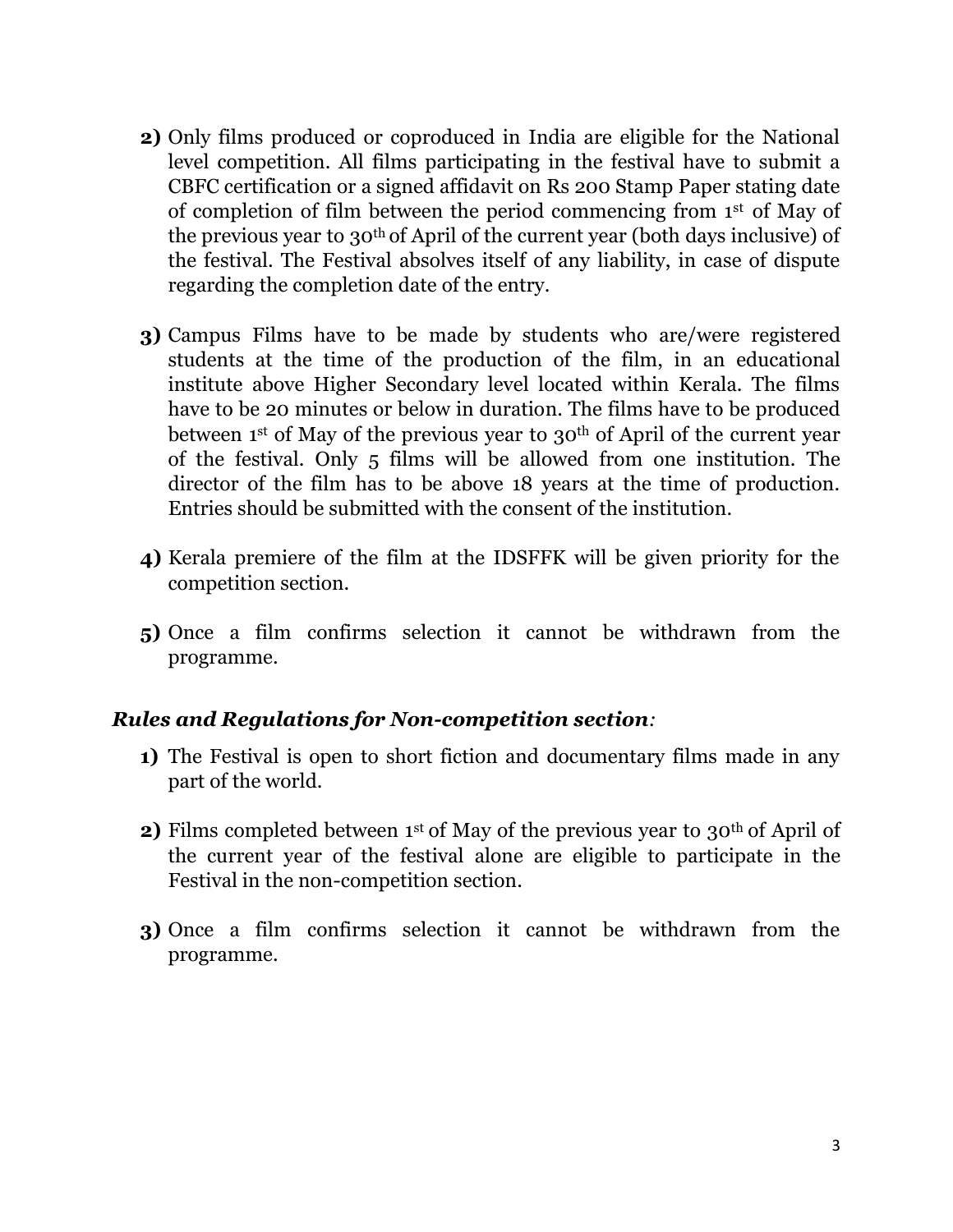#### *Rules and Regulations for Malayalam Non-competition section:*

- **1)** Films produced in Malayalam language between 1<sup>st</sup> of May of the previous year to 30th of April of the current year of the festival alone are eligible to participate in this section.
- **2)** The selection committee can consider a film for any non-competition sections including Malayalam section irrespective of their application status whether in competition or non-competition sections.
- **3)** Once a film confirms selection it cannot be withdrawn from the programme.

#### *General Rules for Film Submission*

- **1)** A director or production company may enter more than one film, provided a separate entry form and fee accompanies each film. The entry form must clearly mark the section entered for.
- **2)** All submitted films must carry English subtitles.
- **3)** Films screened once before the Selection Committee **CANNOT** be reentered.
- **4)** Films screened once before the Selection Committee **CANNOT** be reentered in a modified version.
- **5)** No works-in-progress shall be considered.
- **6)** Only selected films will be intimated by email. No letters of non-acceptance will be sent. All lists will be available on the website by 07 June of each year of the festival.
- **7)** Directors of films in competition will be invited to attend the festival with 2AC Train fare and hospitality during the festival.
- **8)** In case of any difference of opinion the person who has entered the film may make an appeal to the Festival Director who will be the final appellate authority.
- **9)** The Festival assumes the submitter has accepted the terms of the festival mentioned here and is authorised to submit the film and the Festival indemnifies itself against any legal or other action in this matter.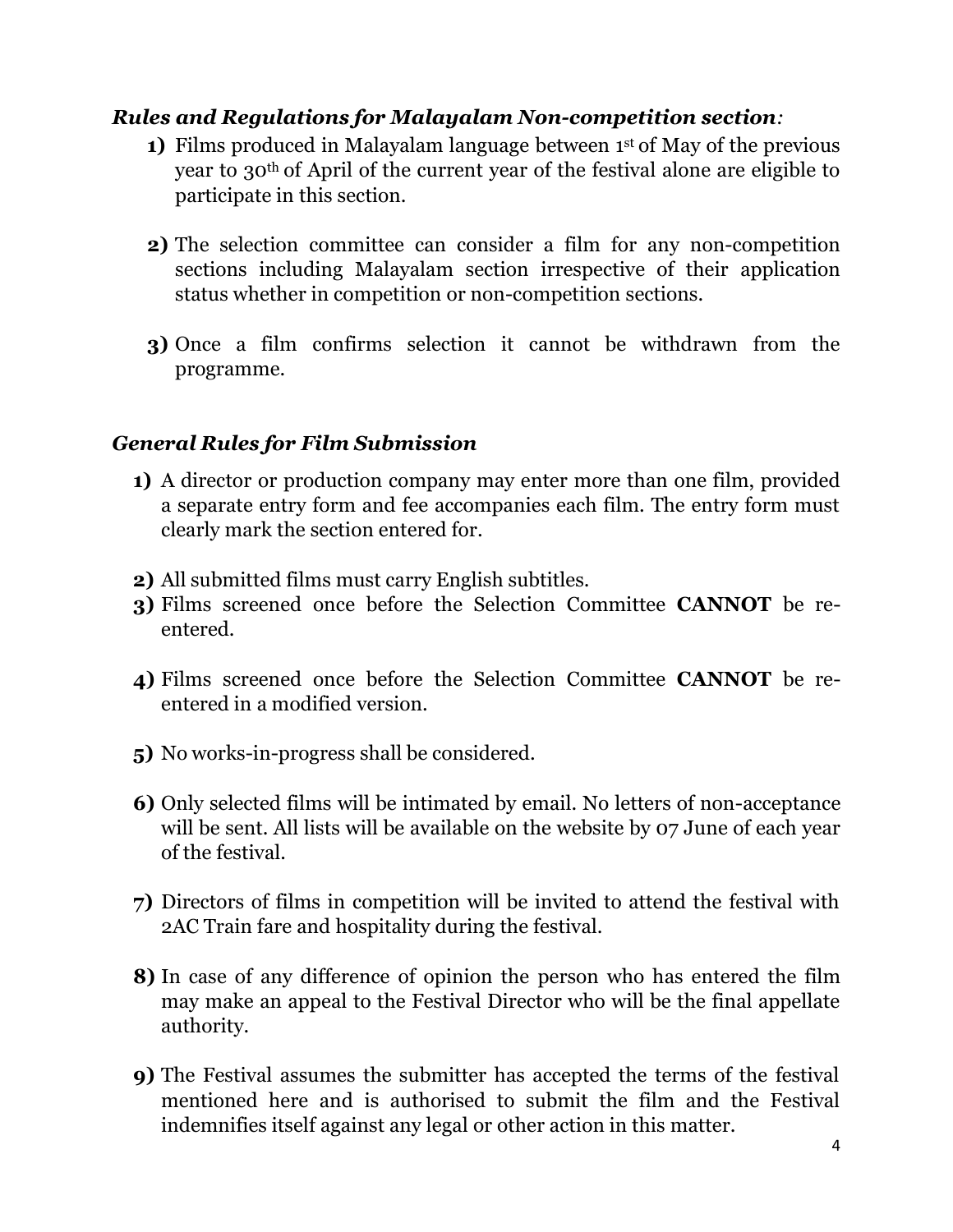**10)**The Director of the festival has the power to waive any of the abovementioned rules.

#### *Rules governing selection committee:*

- **1)** The Executive Board of the Kerala State Chalachitra Academy will appoint the Selection committee consisting of eminent persons including filmmakers and others from different fields. It is open to the Executive Board of Kerala State Chalachitra Academy to include in the Selection Committees such of the members of the General Council of the Kerala State Chalachitra Academy who are associated with the film industry besides film critics and film activists.
- **2)** Selection committee members should submit a signed affidavit in the prescribed format stating non-involvement of themselves or any close relative in the entries.
- **3)** The selection committee has the right to screen films in Sections other than the one chosen by the applicant.
- **4)** The Selection Committee has the discretion to skip the viewing of any portion/portions of the film submitted for selection when the majority of the members of the selection committee approves in writing such skipping.
- **5)** The festival will not provide feedback on the submitted films or specific reasons for the rejection of any film.
- **6)** The Director of the festival has the power to include any film at his discretion.

#### *Submission Deadline*

The deadline for receiving the completed entry form, paying fees and submitting the preview material is 10th May of each year or such other deadline specifically prescribed by the Executive Board of the Academy.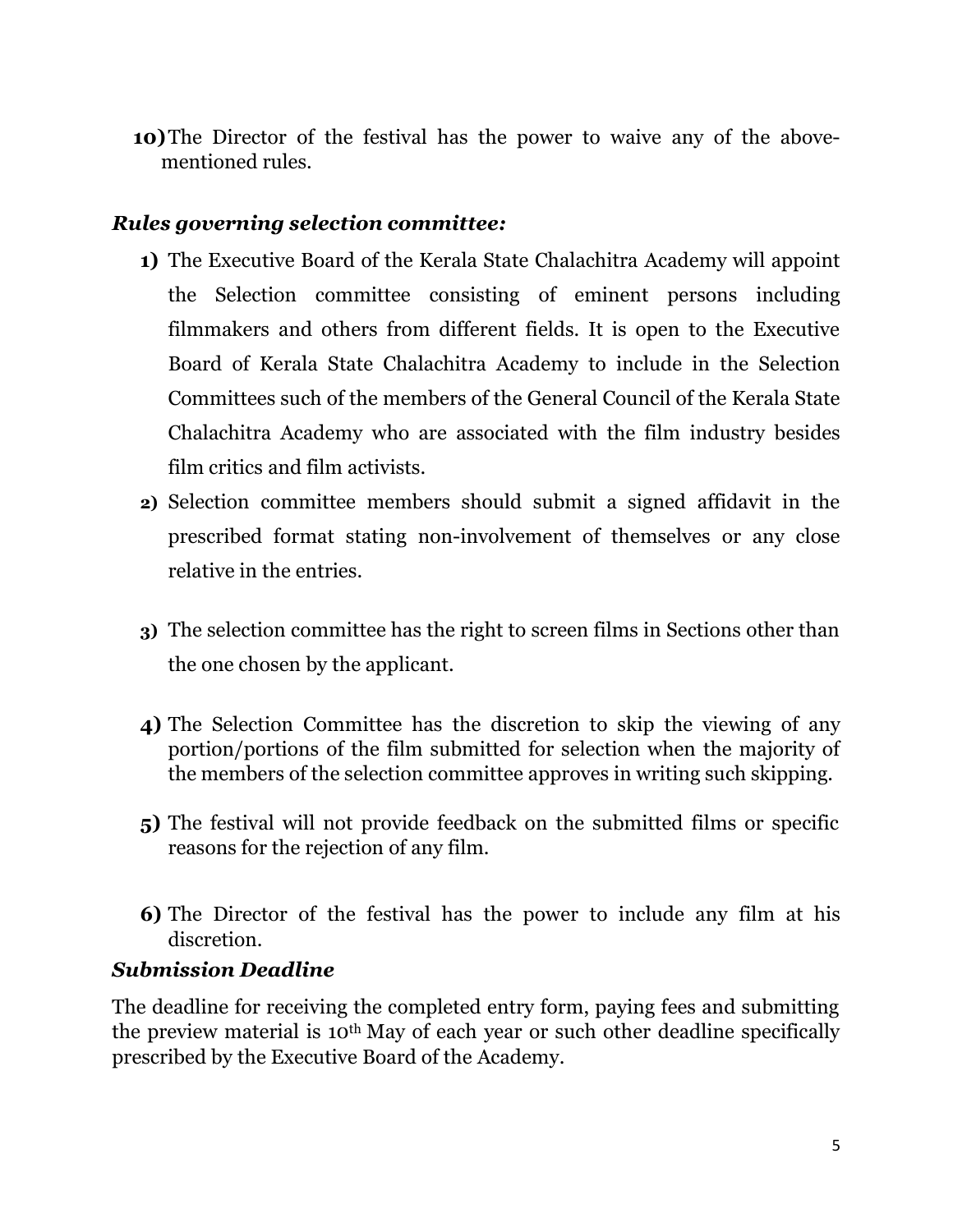#### *Submission Formats*

- **1)** Only online screeners and links will be accepted as preview material.
- **2)** On intimation of selection, projection masters must be available at the festival office by 14 June of each year of the festival.
- **3)** Films must be available for festival screening on one of the following formats: DCP, High Quality Drive, High resolution downloadable link, Blu ray or 35 mm.

## *Entry Fee*

There will be a submission fee for films entered in the competition section.

- a. For Competition Long Documentary section Rs 1000 per entry.
- b. For Competition Short Documentary section Rs 1000 per entry.
- c. For Competition Short Fiction section Rs 1000 per entry.
- d. For Competition Campus Film section Rs 500 per entry.

## *Publicity*

If selected for the festival the entrant must undertake to provide publicity materials, stills, clippings etc for the use of the festival.

### *Jury and Awards*

Eminent Juries will be appointed by the Kerala State Chalachitra Academy. No person with any involvement in the competition films will be present on the Jury. They will decide the following awards:

### **A. Long Documentary**

Two cash prizes of INR 2,00,000 and INR 1,00,000 for Non Fiction Films of length 40 minutes and above with certificates.

### **B. Short Documentary**

Two cash prizes of INR 1,00,000 and INR 50,000 for Non Fiction Films of length below 40 minutes with certificates.

### **C. Short Fiction**